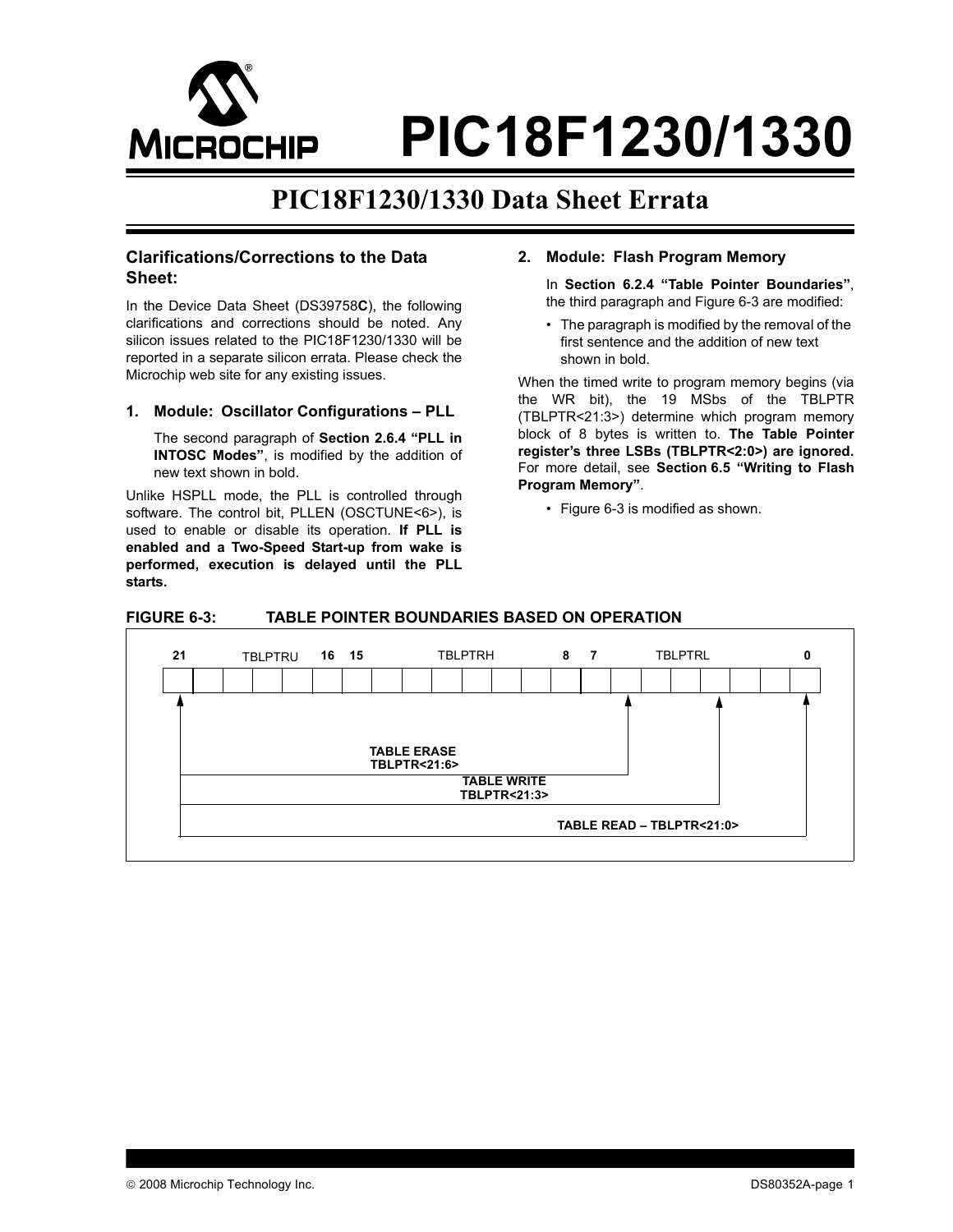# **3. Module: Enhanced Universal Synchronous Receiver Transmitter (EUSART)**

The BAUDCON register is changed to add one bit and rename another:

- $\cdot$  Added bit  $-$  Bit 5, previously unimplemented, is now RXDTP
- $\cdot$  Renamed bit  $-$  Bit 4, previously SCKP, is now **TXCKP**

The TXCKP and RXDTP bits allow the Asynchronous mode TX and RX signals to be inverted (polarity reversed). RXDTP has no effect on the Synchronous mode DT signal.

The register table and new bit descriptions appear as shown.

# **REGISTER 14-3: BAUDCON: BAUD RATE CONTROL REGISTER**

| $R/W-0$       | R-1          | $R/W-0$      | $R/W-0$      | $R/W-0$ | J-0 | $R/W-0$    | $R/W-0$      |
|---------------|--------------|--------------|--------------|---------|-----|------------|--------------|
| <b>ABDOVF</b> | <b>RCIDL</b> | <b>RXDTP</b> | <b>TXCKP</b> | BRG16   |     | <b>WUE</b> | <b>ABDEN</b> |
| bit 7         |              |              |              |         |     |            | bit 0        |

| Legend:            |                     |                                    |                             |
|--------------------|---------------------|------------------------------------|-----------------------------|
| IR = Readable bit  | $W = Writeable bit$ | U = Unimplemented bit, read as '0' |                             |
| l-n = Value at POR | $'1'$ = Bit is set  | $0'$ = Bit is cleared              | $x = \text{Bit}$ is unknown |

| bit 5 | <b>RXDTP:</b> Received Data Polarity Select bit<br>Asynchronous mode:<br>$1 = RX$ data is inverted<br>$0 = RX$ data is <i>not</i> inverted |
|-------|--------------------------------------------------------------------------------------------------------------------------------------------|
|       | Synchronous mode:<br>Unused in this mode                                                                                                   |
| bit 4 | <b>TXCKP:</b> Clock and Data Polarity Select bit                                                                                           |
|       | Asynchronous mode:<br>$1 = TX$ data is inverted<br>$0 = TX$ data is <i>not</i> inverted                                                    |
|       | Synchronous mode:<br>$1 = CK$ clocks are inverted<br>$0 = CK$ clocks are <i>not</i> inverted                                               |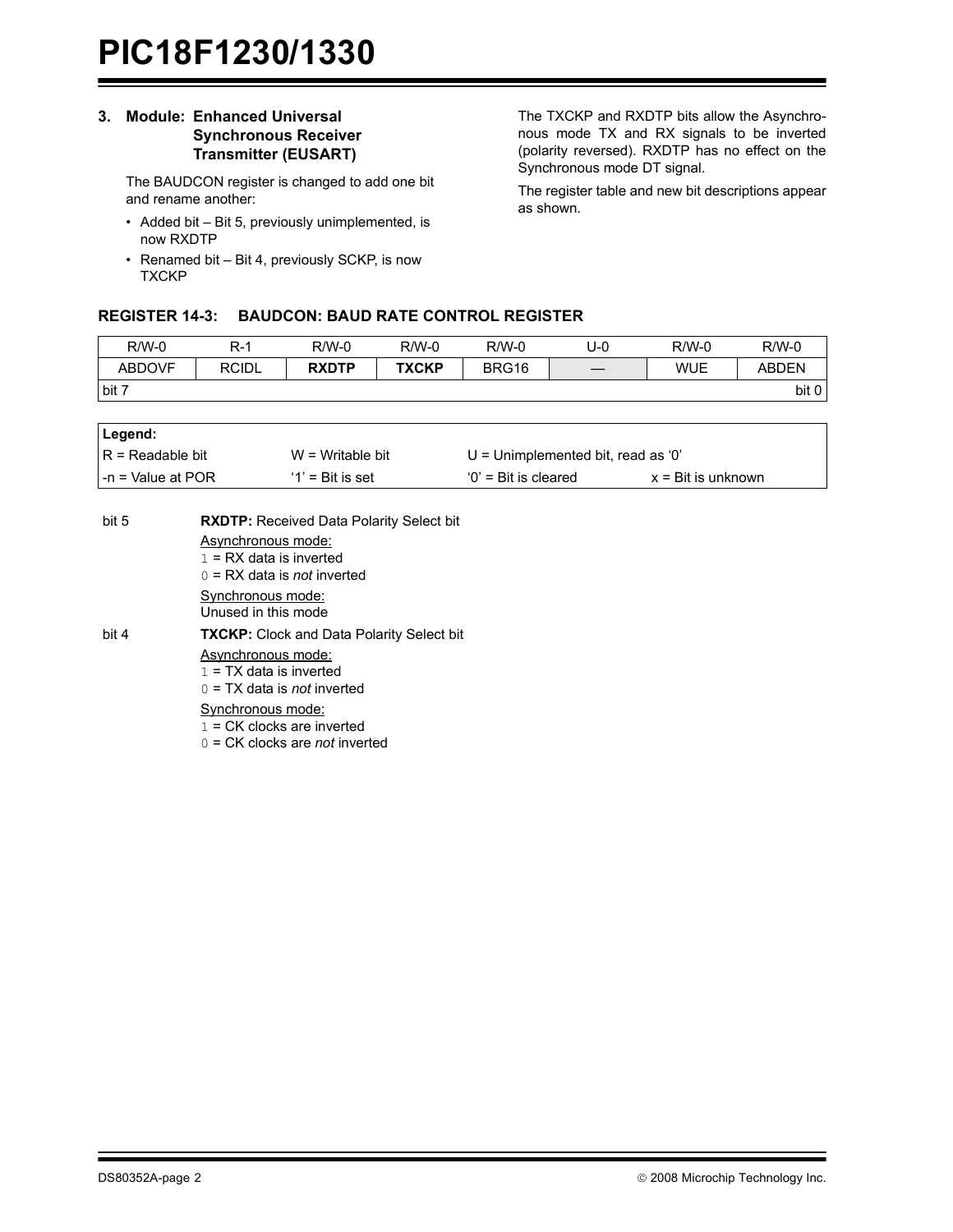# **4. Module: 10-Bit Analog-to-Digital Converter (A/D)**

[Register 15-2](#page-2-0) is modified as shown to:

- Change the bit designations of ADCON<2:0> (PCFG2, PCFG1 and PCFG0) to R/W-0, to match PCFG3 (ADCON<3>)
- Remove the notes for ADCON<3:0>

The new text appears in bold.

# <span id="page-2-0"></span>**REGISTER 15-2: ADCON1: A/D CONTROL REGISTER 1**

| U-0   | U-0 | U-0 | $R/W-0$ | $R/W-0$ | $R/W-0$           | $R/W-0$ | $R/W-0$ |
|-------|-----|-----|---------|---------|-------------------|---------|---------|
|       |     |     | VCFG0   | PCFG3   | PCFG <sub>2</sub> | PCFG1   | PCFG0   |
| bit 7 |     |     |         |         |                   |         | bit 0   |
|       |     |     |         |         |                   |         |         |

| ∣Legend:               |                     |                                      |                             |
|------------------------|---------------------|--------------------------------------|-----------------------------|
| $IR = Readable bit$    | $W = Writeable bit$ | $U =$ Unimplemented bit, read as '0' |                             |
| $l - n = Value$ at POR | $'1'$ = Bit is set  | $0'$ = Bit is cleared                | $x = \text{Bit}$ is unknown |

| bit 7-5 | <b>Unimplemented: Read as '0'</b>                                |
|---------|------------------------------------------------------------------|
| bit 4   | <b>VCFG0:</b> Voltage Reference Configuration bit (VREF+ source) |
|         | 1 = Positive reference for the A/D is $VREF+$                    |
|         | $0 =$ Positive reference for the A/D is AVDD                     |
| bit 3   | <b>PCFG3:</b> A/D Port Configuration bit for RA6/AN3             |
|         | $0 =$ Port is configured as AN3                                  |
|         | $1 =$ Port is configured as RA6                                  |
| bit 2   | <b>PCFG2:</b> A/D Port Configuration bit for RA4/AN2             |
|         | $0 =$ Port is configured as AN2                                  |
|         | $1 =$ Port is configured as RA4                                  |
| bit 1   | <b>PCFG1:</b> A/D Port Configuration bit for RA1/AN1             |
|         | $0 =$ Port is configured as AN1                                  |
|         | $1 =$ Port is configured as RA1                                  |
| bit 0   | <b>PCFG0:</b> A/D Port Configuration bit for RA0/AN0             |
|         | $0 =$ Port is configured as AN0                                  |
|         | $1 =$ Port is configured as RA0                                  |
|         |                                                                  |

# **5. Module: Comparator**

In **Section 16.6 "Comparator Interrupts"**, the procedure for clearing the interrupt in the Interrupt Service Routine is modified with the new text shown in bold.

- a) End the mismatch condition by doing either of the following:
	- Reading or writing to CMCON
	- **Returning the input to its original state**
- b) Clear flag bit CMPxIF

# **6. Module: Comparator Voltage Reference**

Section 17.1 "Configuring the Comparator **Voltage Reference**" is changed to:

- $\cdot$  Add new text and a table ([Table 17-1\)](#page-3-0) about the voltage reference being able to select the unscaled VREF+ for comparator input
- Modify [Register 17-1](#page-3-1) (CVRCON) with a new description of bit 4 (CVRSS)
- Revise [Figure 17-1](#page-4-0)

The textual changes break the last sentence of the first paragraph of Section 17.1 "Configuring the **Comparator Voltage Reference**" into a second paragraph and adds content. The incorporation of the three bulleted changes are shown, with new or altered text indicated by bold face.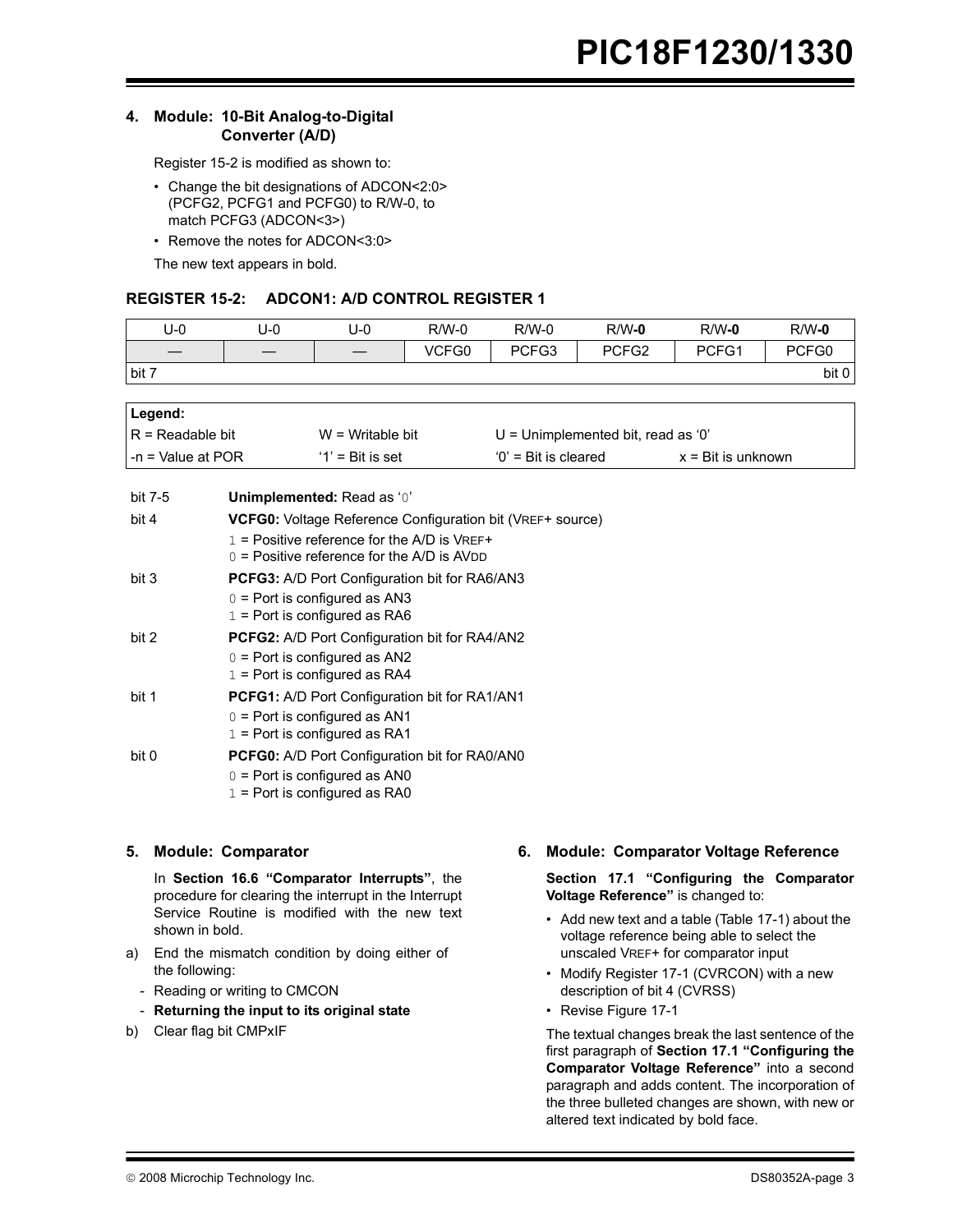The equations used to calculate the output of the comparator voltage reference are as follows:

| If CVRR $= 1$ :                              |
|----------------------------------------------|
| $CVREF = ((CVR3:CVR0)/24)$ x $CVRSRC$        |
| If CVRR $= 0$ :                              |
| $CVREF = (CVRSRC x 1/4) + (((CVR3:CVR0)/32)$ |
| x CVRSRC)                                    |

The comparator reference supply voltage can come from either AVDD or AVSS, or the external VREF+ that is multiplexed with RA4 and AVSS. The voltage source is selected by the CVRSS bit (CVRCON<4>).

**Additionally, the voltage reference can select the unscaled VREF+ input for use by the comparators, bypassing the CVREF module. (See [Table 17-1](#page-3-0) and [Figure 17-1.](#page-4-0))** 

<span id="page-3-0"></span>

| TABLE 17-1: VOLTAGE REFERENCE |
|-------------------------------|
| <b>OUTPUT</b>                 |

| <b>CVREN</b> | <b>CVRSS</b> | <b>CVREF</b> | <b>Comparator Input</b>              |
|--------------|--------------|--------------|--------------------------------------|
|              |              | Disabled     | No reference                         |
| 0            |              | Disabled     | <b>From VREF</b><br>(CVREF bypassed) |
|              |              | Enabled      | From CVREF                           |
|              |              | Enabled      | <b>From CVREF</b>                    |

# <span id="page-3-1"></span>**REGISTER 17-1: CVRCON: COMPARATOR VOLTAGE REFERENCE CONTROL REGISTER**

| $R/W-0$      | U-0 | $R/W-0$ | $R/W-0$      | $R/W-0$ | $R/W-0$ | $R/W-0$          | $R/W-0$          |
|--------------|-----|---------|--------------|---------|---------|------------------|------------------|
| <b>CVREN</b> |     | CVRR    | <b>CVRSS</b> | CVR3    | CVR2    | CVR <sub>1</sub> | CVR <sub>0</sub> |
| bit 7        |     |         |              |         |         |                  | bit 0            |
|              |     |         |              |         |         |                  |                  |

| Legend:                   |                     |                                      |                             |
|---------------------------|---------------------|--------------------------------------|-----------------------------|
| $IR = Readable bit$       | $W = Writeable bit$ | $U =$ Unimplemented bit, read as '0' |                             |
| $\vert$ -n = Value at POR | $'1'$ = Bit is set  | $0'$ = Bit is cleared                | $x = \text{Bit}$ is unknown |
|                           |                     |                                      |                             |

| bit 7     | <b>CVREN:</b> Comparator Voltage Reference Enable bit                                                                                                                                                                                                                       |
|-----------|-----------------------------------------------------------------------------------------------------------------------------------------------------------------------------------------------------------------------------------------------------------------------------|
|           | $1 =$ CVREF circuit powered on                                                                                                                                                                                                                                              |
|           | $0 =$ CVREF circuit powered down                                                                                                                                                                                                                                            |
| bit 6     | Unimplemented: Read as '0'                                                                                                                                                                                                                                                  |
| bit 5     | <b>CVRR:</b> Comparator VREF Range Selection bit                                                                                                                                                                                                                            |
|           | $1 = 0$ to 0.667 CVRSRC, with CVRSRC/24 step size (low range)<br>$0 = 0.25$ CVRSRC to 0.75 CVRSRC, with CVRSRC/32 step size (high range)                                                                                                                                    |
| bit 4     | <b>CVRSS:</b> Comparator VREF Source Selection bit                                                                                                                                                                                                                          |
|           | When $CVRR = 1$ :<br>1 = Comparator reference source, CVRSRC = (VREF+) – (AVSS)<br>$0 =$ Comparator reference source, CVRSRC = AVDD $-$ AVSS<br>When $CVRR = 0$ :<br>1 = VREF+ input used directly, comparator voltage reference bypassed<br>$0 =$ No reference is provided |
| $bit 3-0$ | <b>CVR3:CVR0:</b> Comparator VREF Value Selection bits ( $0 \leq$ (CVR3:CVR0) $\leq$ 15)                                                                                                                                                                                    |
|           | When CVRR = $1$ :                                                                                                                                                                                                                                                           |
|           | $CVREF = ((CVR3:CVR0)/24) \bullet (CVRSRC)$                                                                                                                                                                                                                                 |
|           | When $CVRR = 0$ :                                                                                                                                                                                                                                                           |
|           | $CVREF = (CVRSRC/4) + ((CVR3:CVR0)/32)$ (CVRSRC)                                                                                                                                                                                                                            |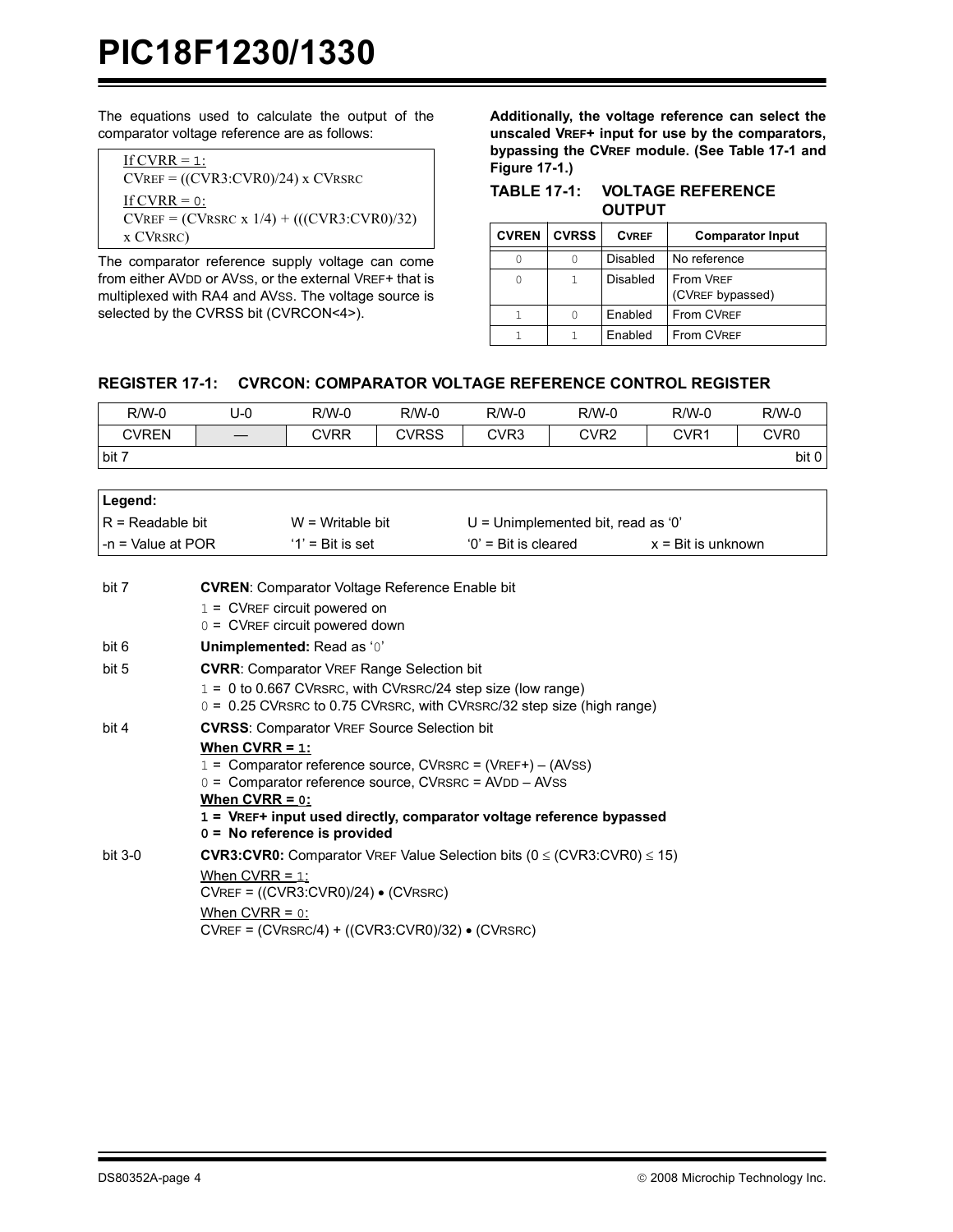<span id="page-4-0"></span>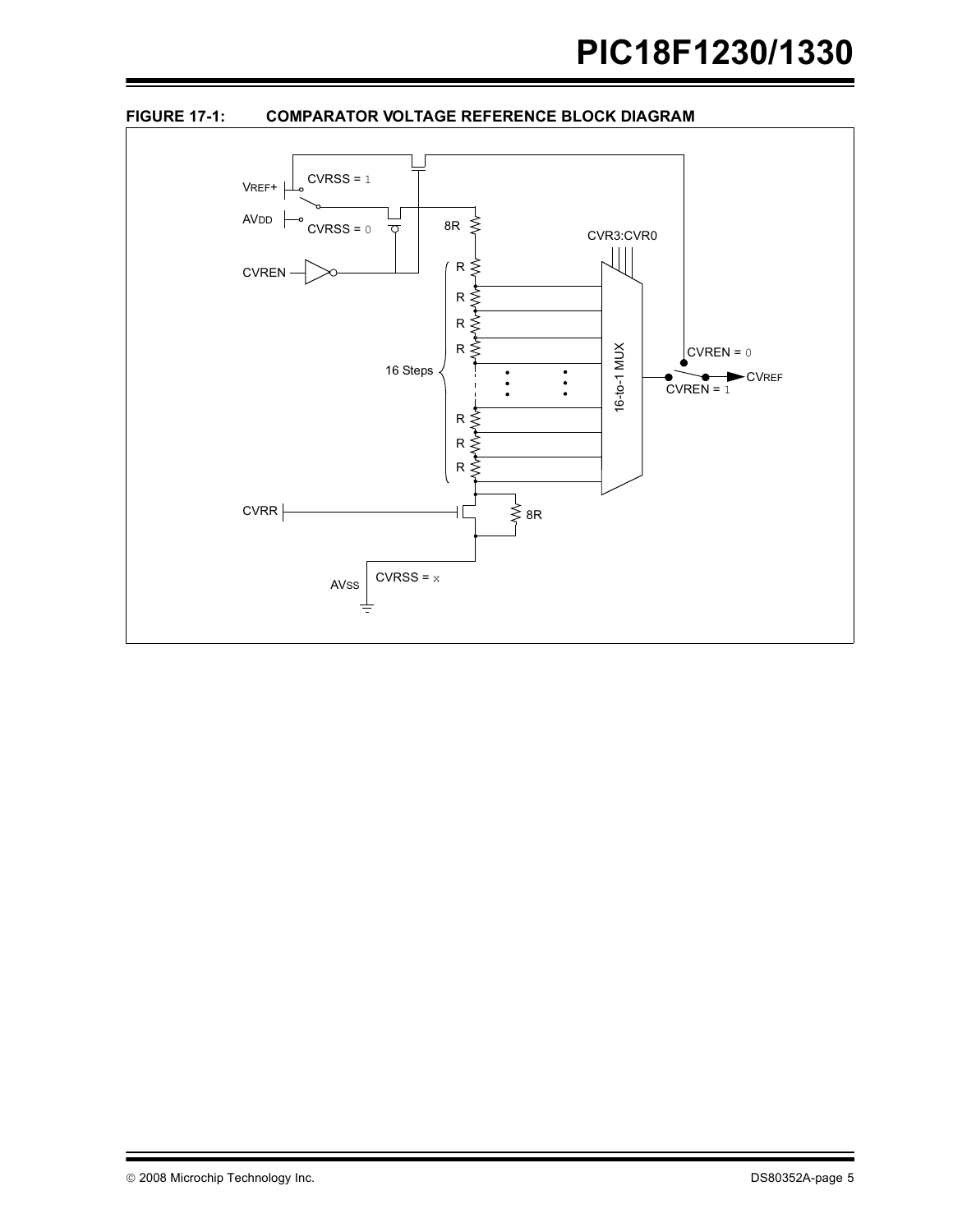### **7. Module: Special Features of the CPU**

The bit descriptions for [Register 19-13](#page-5-0) and [Register 19-14](#page-5-1) are changed as indicated by the bold and bold and underlined text.

## <span id="page-5-0"></span>**REGISTER 19-13: DEVID1: DEVICE ID REGISTER 1 FOR PIC18F1230/1330 DEVICES**

| R                                      | R                                | R                      | R                                   | R                                    | R                | R                | R                |  |  |
|----------------------------------------|----------------------------------|------------------------|-------------------------------------|--------------------------------------|------------------|------------------|------------------|--|--|
| DEV <sub>2</sub>                       | DEV <sub>1</sub>                 | DEV <sub>0</sub>       | REV <sub>4</sub>                    | REV <sub>3</sub>                     | REV <sub>2</sub> | REV <sub>1</sub> | REV <sub>0</sub> |  |  |
| bit 7                                  |                                  |                        |                                     |                                      |                  |                  | bit 0            |  |  |
|                                        |                                  |                        |                                     |                                      |                  |                  |                  |  |  |
| Legend:                                |                                  |                        |                                     |                                      |                  |                  |                  |  |  |
| $R = Read-only bit$                    |                                  | $P = Programmable bit$ |                                     | $U =$ Unimplemented bit, read as '0' |                  |                  |                  |  |  |
| -n = Value when device is unprogrammed |                                  |                        | u = Unchanged from programmed state |                                      |                  |                  |                  |  |  |
|                                        |                                  |                        |                                     |                                      |                  |                  |                  |  |  |
| bit 7-5                                | <b>DEV2:DEV0:</b> Device ID bits |                        |                                     |                                      |                  |                  |                  |  |  |
|                                        | $000 = PIC18F1230$               |                        |                                     |                                      |                  |                  |                  |  |  |
|                                        | 001 = PIC18F1330                 |                        |                                     |                                      |                  |                  |                  |  |  |

bit 4-0 **REV4:REV0:** Revision ID bits These bits are used to indicate the device revision.

# <span id="page-5-1"></span>**REGISTER 19-14: DEVID2: DEVICE ID REGISTER 2 FOR PIC18F1230/1330 DEVICES**

| R                                             | R                | R                | R                                    | R                | R                | R                | R                |  |
|-----------------------------------------------|------------------|------------------|--------------------------------------|------------------|------------------|------------------|------------------|--|
| DEV <sub>10</sub>                             | DEV <sub>9</sub> | DEV <sub>8</sub> | DEV7                                 | DEV <sub>6</sub> | DEV <sub>5</sub> | DEV <sub>4</sub> | DEV <sub>3</sub> |  |
| bit 7                                         |                  |                  |                                      |                  |                  |                  | bit 0            |  |
|                                               |                  |                  |                                      |                  |                  |                  |                  |  |
| Legend:                                       |                  |                  |                                      |                  |                  |                  |                  |  |
| $R = Read-only bit$<br>$P = Programmable bit$ |                  |                  | $U =$ Unimplemented bit, read as '0' |                  |                  |                  |                  |  |
| -n = Value when device is unprogrammed        |                  |                  | u = Unchanged from programmed state  |                  |                  |                  |                  |  |
|                                               |                  |                  |                                      |                  |                  |                  |                  |  |

bit 7-0 **DEV10:DEV3:** Device ID bits**(1) 0001 1110 = PIC18F1230/1330 devices** These bits are used with the DEV2:DEV0 bits in the DEVID1 register to identify part number.

**Note 1:** The values for DEV10:DEV3 may be shared with other devices. A device can be identified by using the entire, DEV10:DEV0 bit sequence.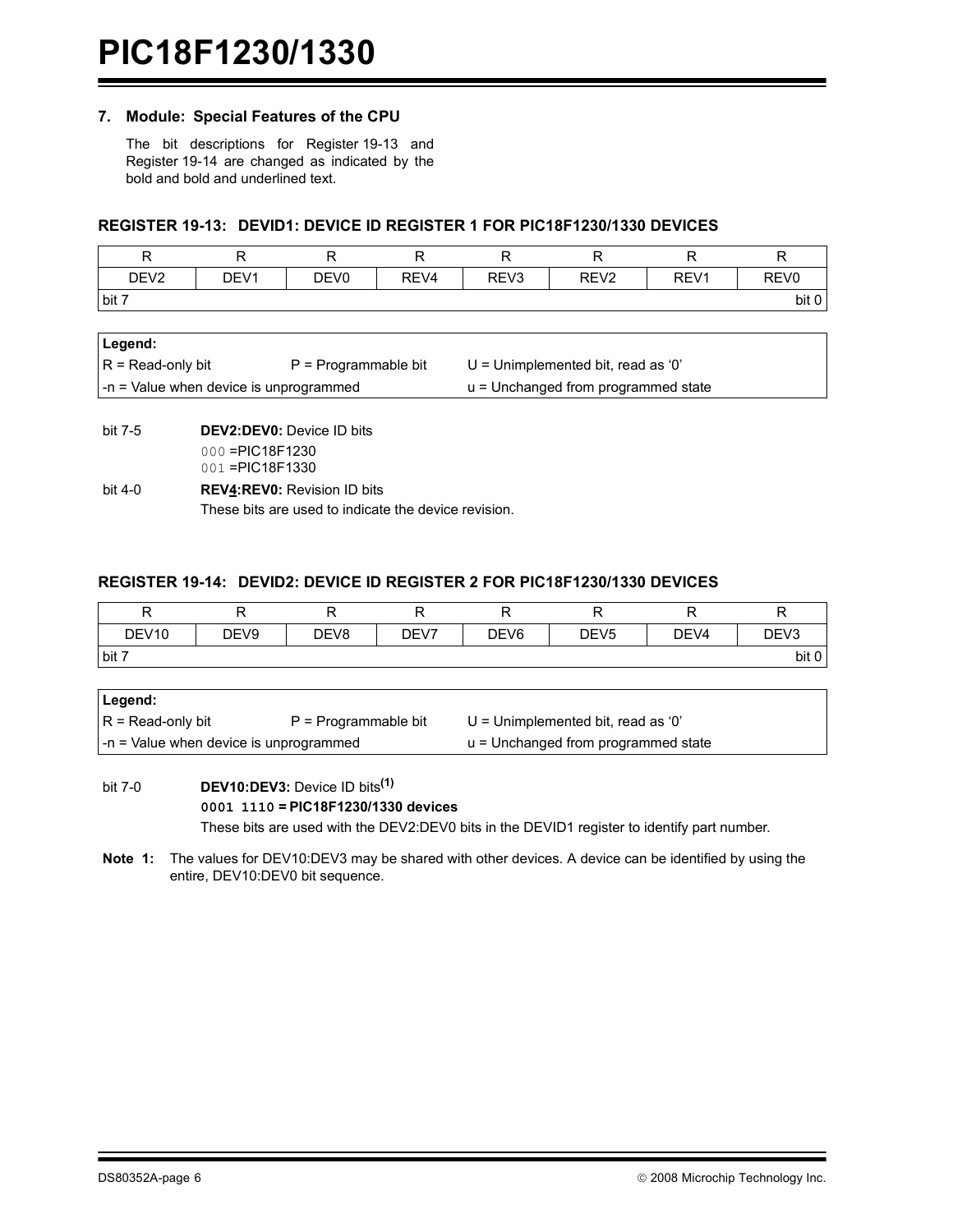# **8. Module: Electrical Characteristics**

In [Table 22-1](#page-6-0), the values for the D122 and D133A parameters are changed as indicated by bold text.

| <b>DC CHARACTERISTICS</b> |                       | <b>Standard Operating Conditions (unless otherwise stated)</b><br>Operating temperature $-40^{\circ}$ C $\leq$ TA $\leq$ +85°C for industrial |             |             |            |              |                                                                  |  |
|---------------------------|-----------------------|-----------------------------------------------------------------------------------------------------------------------------------------------|-------------|-------------|------------|--------------|------------------------------------------------------------------|--|
| Param<br>No.              | Sym                   | <b>Characteristic</b>                                                                                                                         | <b>Min</b>  | <b>Typt</b> | <b>Max</b> | <b>Units</b> | <b>Conditions</b>                                                |  |
|                           |                       | <b>Data EEPROM Memory</b>                                                                                                                     |             |             |            |              |                                                                  |  |
| D <sub>120</sub>          | <b>ED</b>             | <b>Byte Endurance</b>                                                                                                                         | 100K        | 1M          |            | E/W          | -40 $\degree$ C to +85 $\degree$ C                               |  |
| D121                      | <b>VDRW</b>           | <b>VDD</b> for Read/Write                                                                                                                     | <b>VMIN</b> |             | 5.5        | V            | Using EECON to read/write<br>VMIN = Minimum operating<br>voltage |  |
| D <sub>122</sub>          | <b>TDEW</b>           | Erase/Write Cycle Time                                                                                                                        | 3.59        | 4.10        | 4.86       | ms           |                                                                  |  |
| D <sub>123</sub>          | <b>TRETD</b>          | <b>Characteristic Retention</b>                                                                                                               | 40          |             |            | Year         | Provided no other<br>specifications are violated                 |  |
| D <sub>124</sub>          | <b>TREF</b>           | Number of Total Erase/Write<br>Cycles before Refresh <sup>(1)</sup>                                                                           | 1M          | 10M         |            | E/W          | -40 $^{\circ}$ C to +85 $^{\circ}$ C                             |  |
| D <sub>125</sub>          | <b>IDDP</b>           | Supply Current during<br>Programming                                                                                                          |             | 10          |            | mA           |                                                                  |  |
|                           |                       | <b>Program Flash Memory</b>                                                                                                                   |             |             |            |              |                                                                  |  |
| D <sub>130</sub>          | EP                    | Cell Endurance                                                                                                                                | 10K         | 100K        |            | E/W          | l-40°C to +85°C                                                  |  |
| D <sub>131</sub>          | <b>V<sub>PR</sub></b> | <b>VDD</b> for Read                                                                                                                           | <b>VMIN</b> |             | 5.5        | V            | VMIN = Minimum operating<br>voltage                              |  |
| D132B                     | <b>VPEW</b>           | <b>VDD for Self-Timed Write</b>                                                                                                               | <b>VMIN</b> |             | 5.5        | V            | VMIN = Minimum operating<br>voltage                              |  |
| D133A                     | TIW                   | Self-Timed Write Cycle Time                                                                                                                   | 1.79        | 2.05        | 2.43       | ms           |                                                                  |  |
| D134                      | <b>TRETD</b>          | <b>Characteristic Retention</b>                                                                                                               | 40          | 100         |            | Year         | Provided no other<br>specifications are violated                 |  |
| D <sub>135</sub>          | <b>IDDP</b>           | Supply Current during<br>Programming                                                                                                          |             | 10          |            | mA           |                                                                  |  |

# <span id="page-6-0"></span>**TABLE 22-1: MEMORY PROGRAMMING REQUIREMENTS**

 $\dagger$  Data in "Typ" column is at 5.0V, 25°C unless otherwise stated. These parameters are for design guidance only and are not tested.

**Note 1:** Refer to Section 7.8 for a more detailed discussion on data EEPROM endurance.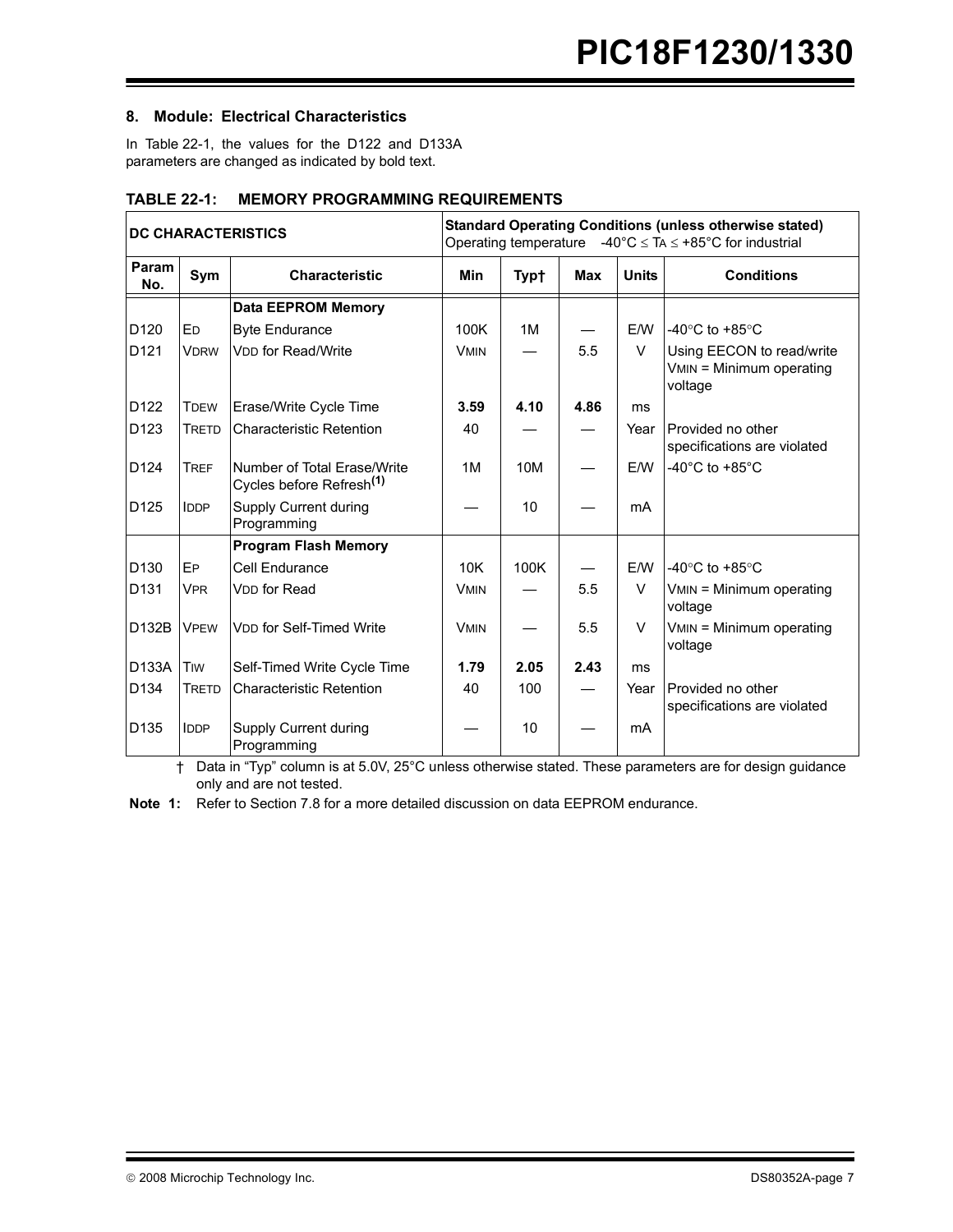# **REVISION HISTORY**

Rev A Document (12/2007) Initial release of this data sheet errata. Includes Data Sheet Clarifications 1 (Oscillator Configurations - PLL), 2 (Flash Program Memory), 3 (EUSART), 4 (A/D), 5 (Comparator), 6 (Comparator Voltage Reference), 7 (Special Features of the CPU) and 8 (Electrical Characteristics).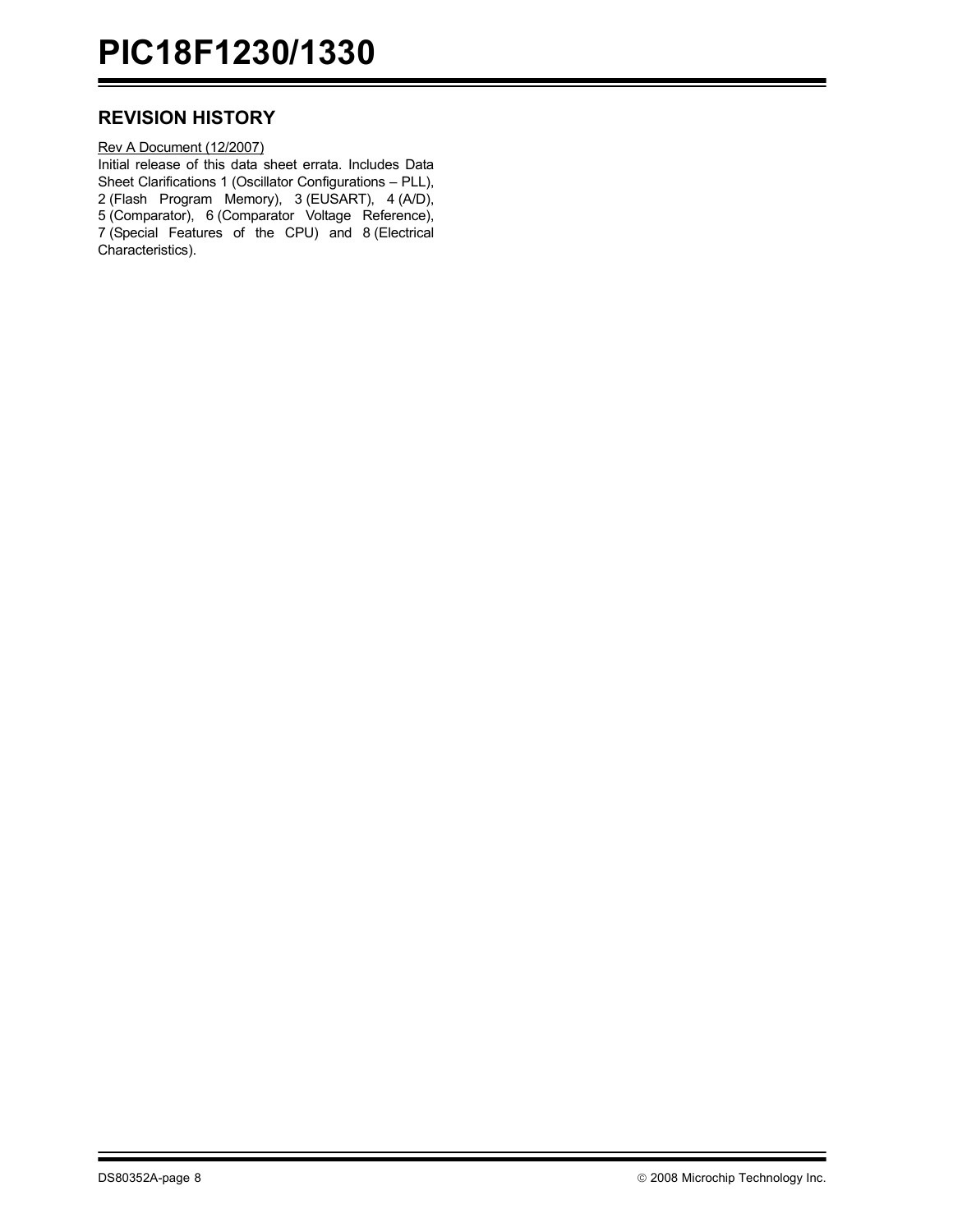#### **Note the following details of the code protection feature on Microchip devices:**

- Microchip products meet the specification contained in their particular Microchip Data Sheet.
- Microchip believes that its family of products is one of the most secure families of its kind on the market today, when used in the intended manner and under normal conditions.
- There are dishonest and possibly illegal methods used to breach the code protection feature. All of these methods, to our knowledge, require using the Microchip products in a manner outside the operating specifications contained in Microchipís Data Sheets. Most likely, the person doing so is engaged in theft of intellectual property.
- Microchip is willing to work with the customer who is concerned about the integrity of their code.
- Neither Microchip nor any other semiconductor manufacturer can guarantee the security of their code. Code protection does not mean that we are guaranteeing the product as "unbreakable."

Code protection is constantly evolving. We at Microchip are committed to continuously improving the code protection features of our products. Attempts to break Microchip's code protection feature may be a violation of the Digital Millennium Copyright Act. If such acts allow unauthorized access to your software or other copyrighted work, you may have a right to sue for relief under that Act.

Information contained in this publication regarding device applications and the like is provided only for your convenience and may be superseded by updates. It is your responsibility to ensure that your application meets with your specifications. MICROCHIP MAKES NO REPRESENTATIONS OR WARRANTIES OF ANY KIND WHETHER EXPRESS OR IMPLIED, WRITTEN OR ORAL, STATUTORY OR OTHERWISE, RELATED TO THE INFORMATION, INCLUDING BUT NOT LIMITED TO ITS CONDITION, QUALITY, PERFORMANCE, MERCHANTABILITY OR FITNESS FOR PURPOSE**.** Microchip disclaims all liability arising from this information and its use. Use of Microchip devices in life support and/or safety applications is entirely at the buyer's risk, and the buyer agrees to defend, indemnify and hold harmless Microchip from any and all damages, claims, suits, or expenses resulting from such use. No licenses are conveyed, implicitly or otherwise, under any Microchip intellectual property rights.

#### **Trademarks**

The Microchip name and logo, the Microchip logo, Accuron, dsPIC, KEELOQ, KEELOQ logo, MPLAB, PIC, PICmicro, PICSTART, PRO MATE, rfPIC and SmartShunt are registered trademarks of Microchip Technology Incorporated in the U.S.A. and other countries.

AmpLab, FilterLab, Linear Active Thermistor, MXDEV, MXLAB, SEEVAL, SmartSensor and The Embedded Control Solutions Company are registered trademarks of Microchip Technology Incorporated in the U.S.A.

Analog-for-the-Digital Age, Application Maestro, CodeGuard, dsPICDEM, dsPICDEM.net, dsPICworks, dsSPEAK, ECAN, ECONOMONITOR, FanSense, In-Circuit Serial Programming, ICSP, ICEPIC, Mindi, MiWi, MPASM, MPLAB Certified logo, MPLIB, MPLINK, mTouch, PICkit, PICDEM, PICDEM.net, PICtail, PowerCal, PowerInfo, PowerMate, PowerTool, REAL ICE, rfLAB, Select Mode, Total Endurance, UNI/O, WiperLock and ZENA are trademarks of Microchip Technology Incorporated in the U.S.A. and other countries.

SQTP is a service mark of Microchip Technology Incorporated in the U.S.A.

All other trademarks mentioned herein are property of their respective companies.

© 2008, Microchip Technology Incorporated, Printed in the U.S.A., All Rights Reserved.



# **QUALITY MANAGEMENT SYSTEM CERTIFIED BY DNV**  $=$  ISO/TS 16949:2002  $=$

*Microchip received ISO/TS-16949:2002 certification for its worldwide headquarters, design and wafer fabrication facilities in Chandler and Tempe, Arizona; Gresham, Oregon and design centers in California and India. The Company's quality system processes and procedures<br>are for its PIC® MCUs and dsPIC® DSCs, KEELoQ® code hopping devices, Serial EEPROMs, microperipherals, nonvolatile memory and analog products. In addition, Microchipís quality system for the design and manufacture of development systems is ISO 9001:2000 certified.*